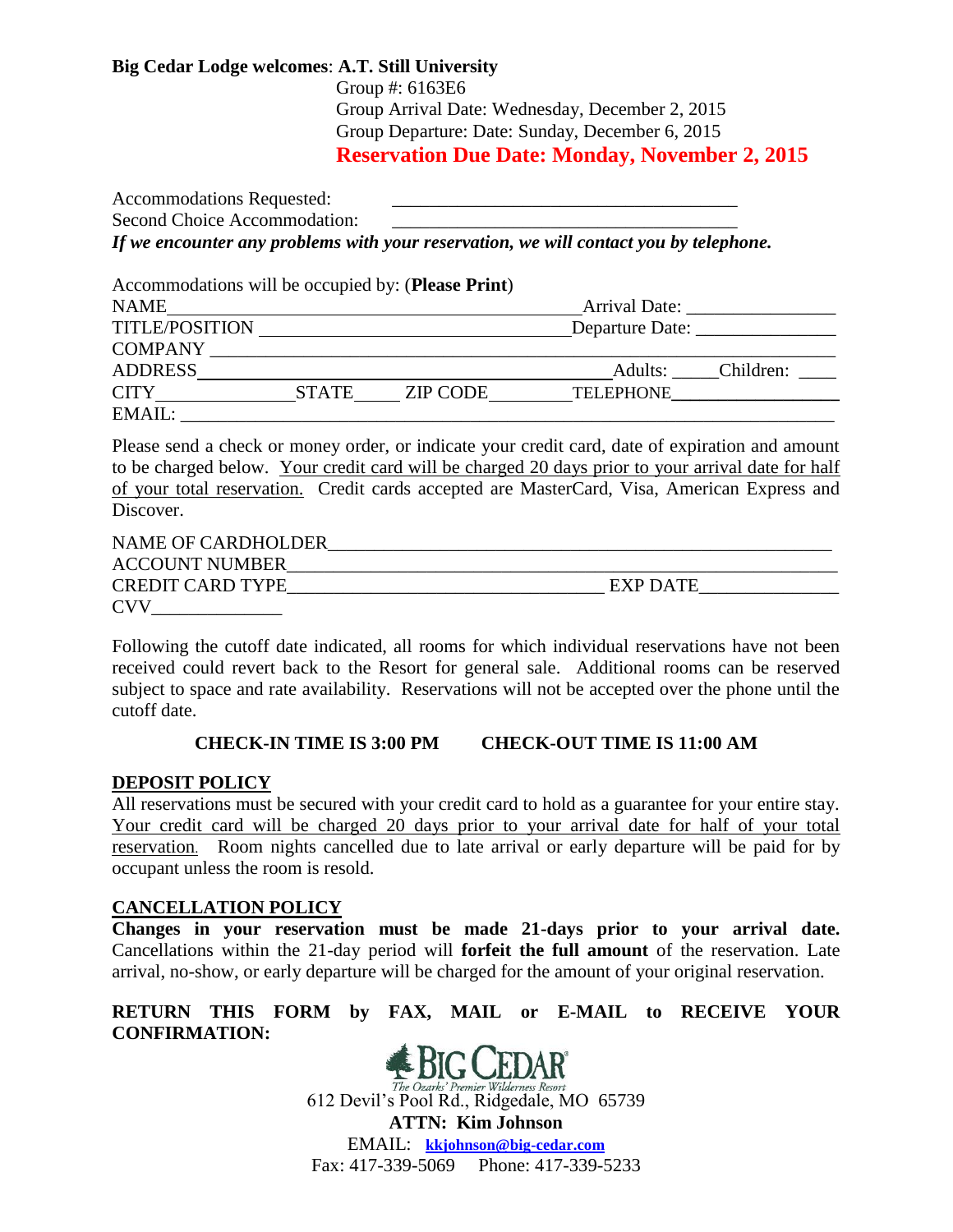You will be mailed a confirmation of your reservation within a week after we receive your form. Your reservation will be made based on availability at the time your reservation is received:

#### **A.T. Still University Group #6163E6**

Arrival: Wednesday, December 2, 2015 -- Departure: Sunday, December 6, 2015

### **ROOM DESCRIPTIONS SUN-THURS FRI-SAT**

**Valley View Double Queen Room (BVVDD) \$95 \$169**  A comfortable room with two queen beds, full bath and sitting area. All rooms have outside entrances.

**Valley View King Kitchenette Standard (BVVSK) \$95 \$169**  A unique room with a king bed, kitchenette, bath with Jacuzzi, semi private balcony and outside entrance.

Valley View King Standard (BVVKS)  $$95$   $$169$ A comfortable room with one king size bed, full bath, sitting area and outside entrance.

**Spring View Standard Room (BSVSS)**  $$95$  **\$169** Located next to our Devil's Pool Restaurant this cozy lodge room has one queen size bed and bath with **Shower Only.** 

**Spring View Lodge One Bedroom Superior (BSV1B) \$145 \$275**  One private bedroom with a queen size bed, an open area with a king bed, queen sleeper sofa, Bath with **Shower Only.** 

**Spring View Lodge Deluxe Suite (BSVSU) \$175 \$335**  A unique suite featuring a king size beds, Jacuzzi bath, gas burning fireplace, and a private balcony.

**Falls Lodge Double Queen Room (BFLDQ) \$145 \$275**  With a luxurious yet rustic cabin feel in a glorious lodge, these rooms have two queen beds with pillow mattresses topped off with a plush feather bed and down duvet for the ultimate sleep experience. Other features include a Jacuzzi tub and separate shower, breakfast table sitting area, cedar closet with safe and semi-private balcony overlooking the lake.

## **Falls Lodge Deluxe King Room (BFLDK) \$175 \$335**  Located on the top floor of Falls Lodge, these deluxe rooms have a cabin feel featuring one king bed adorned with pillow top mattresses topped off with a luxurious feather bed and down duvet for the ultimate sleep experience. Other features include a remote controlled gas fireplace with hand-carved wooden mantle, Jacuzzi tub, separate shower, sitting area, cedar closet with safe and a balcony overlooking the lake.

# **Knotty Pine Cottage (BKPCC) \$129 \$225**

Cozy one room cottage with an antique iron queen bed, wood floors and bath with **Shower Only**.